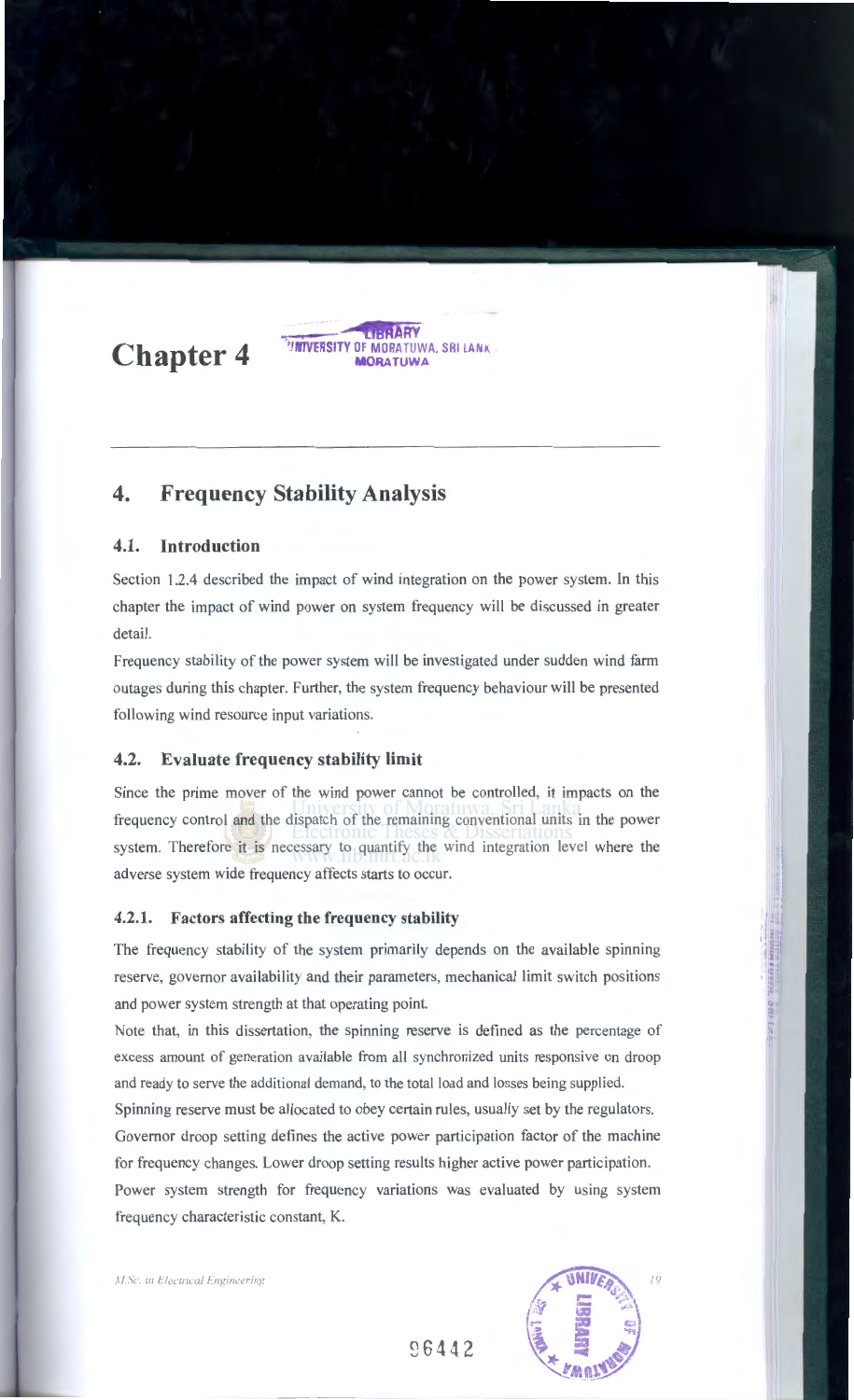$$
K = \frac{dp}{df}
$$

Where;

*dp* :Outage capacity

*p* : Demand at outage in MW

*dj* : Maximum frequency drop at outage.

# **4.2.2. Existing practice in frequency controlling**

The allowable frequency deviation in Sri Lanka is stated as  $\pm 1\%$  in the Electricity Act and strictly adhered during the system operations.

The current practice is to use a single frequency controlling machine under free governor mode with a lower droop setting to control the system frequency. However all other candidate units are keep at free governor mode with higher droop settings.

In addition, a load shedding scheme is used in system operations in order to protect the system from cascade collapses after large generator outages. Normally, the first load shedding frequency is considered as 48.75Hz and several load shedding stages are used according to the severity of the failure. The allowable outage capacity before initiating the load shedding scheme is determined by the system frequency characteristic constant, K. www.lib.mrt.ac.lk

## **4.2.3. Frequency stability limit for wind integration**

This study concentrated into a small geographical area located in the same wind line. Therefore, following frequency limits are considered in order to assure a quality and reliable electricity supply to consumers and to minimize the power system operational issues

- The system frequency should be recovered without initiating load shedding schemes following total wind farm outages.
- Frequency fluctuations resulted due to anticipated wind speed variations should be within allowable  $\pm 1\%$  limit.
- The maximum allowable wind ramp rate is limited to 10MW/min, as mentioned in the grid code [12].



 $\overline{M}$ . Sc. in Electrical Engineering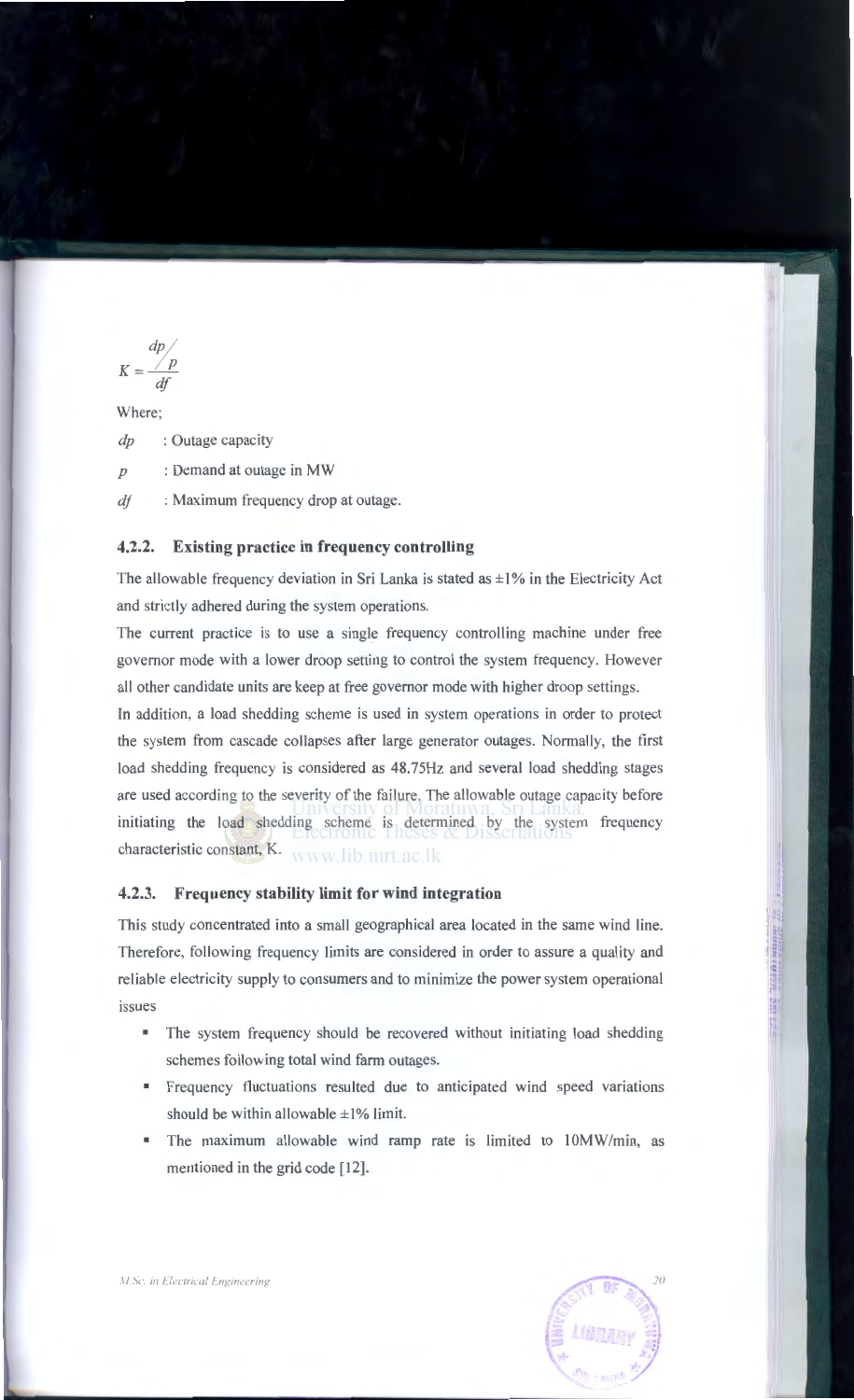#### 4.3. Data and assumptions

This study is based on the transmission networks proposed in the "Long Term Transmission Development Plan 2008-2016" and assumes that all development proposals presented in the above plan would be implemented as per schedules.

The power system constants of the transmission lines and transformers and the constants for individual generation facilities were extracted from " Master Plan Study on the Development of Power Generation and Transmission System in Sri Lanka"[ 13]. The substation equipment data were taken from CEB data base.

Governor droop setting for all generators except the frequency controlling unit was set to 5% and the droop setting for frequency controlling unit was taken as 1.6% throughout this study.

System spinning reserve (reserve available in the units with governors) was maintained approximately at 5% for year 2010 and 2012, and about 10% spinning reserve was maintained for year 2014 and 2016.

The system frequency impact is severe at low loading conditions. Therefore the frequency stability analysis was carried out for off peak loading scenario. Off peak demand considered for each year is depicted in the table below:

|                     | UIIIVEISIIV OI IVIOITIUWA, DIT |
|---------------------|--------------------------------|
| Off peak demand(MW) | ac.1k                          |
| 916                 |                                |
| 1076                |                                |
| 1267                |                                |
| 1491                |                                |
|                     | Electronic Theses & Disserta   |

Table 4-1: System demand- off peak

#### 4.4. Methodology and results

The frequency stability is considered as a system-wide impact. Therefore this section of the study does not present the local network arrangement. This section focuses on investigating an allowable generator outage capacity for each year, which does not initiate the first load shedding scheme.

Further, this part investigates the system frequency response that occurs due to anticipated wind input variations. However, it is not reasonable to apply the same wind input variation to all WTGs at the same time. Hence, to reduce the complexity of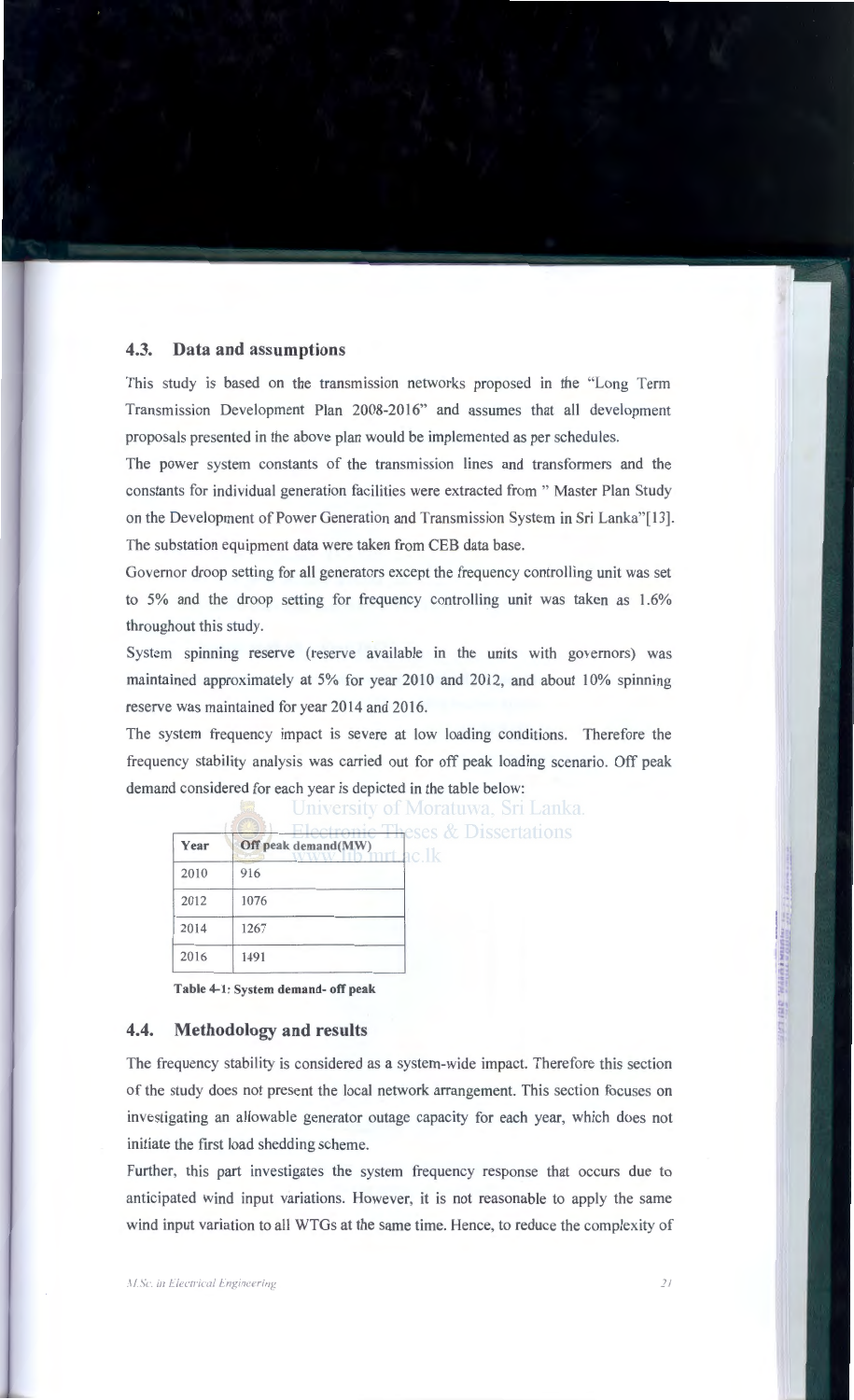the study and to increase the validity of the result, this study uses only 70% of the full wind power range to simulate wind variations.

### **4.4.1.** System analysis- Year 2010

A system frequency characteristic constant, K (refer section 4.2.1) for year 2010 off peak loading scenario was found as 5.2%MW/Hz after simulating number of generator outage simulations. Therefore, the capacity outage limit was calculated as 59MW for year 2010 off-peak scenario just before the activation of automatic load shedding scheme (scheduled to activate at 48.75 Hz).

#### 4.4.2. System analysis – Year 2012

Several generator tripping simulations were carried out for year 2012 off peak loading scenario while keeping approximately 5% spinning reserve. System simulation results depicted that the capacity outage limit for year 2012 system is only 90 MW just before initiating the load shedding scheme. The system frequency response and mechanical power variation of the frequency controlling machine after 90MW generation outage is shown in figure 4.1 . University of Moratuwa, Sri Lanka.



Figure 4.1: System response at 5% spinning reserve- off peak loading scenario-90MW generation outage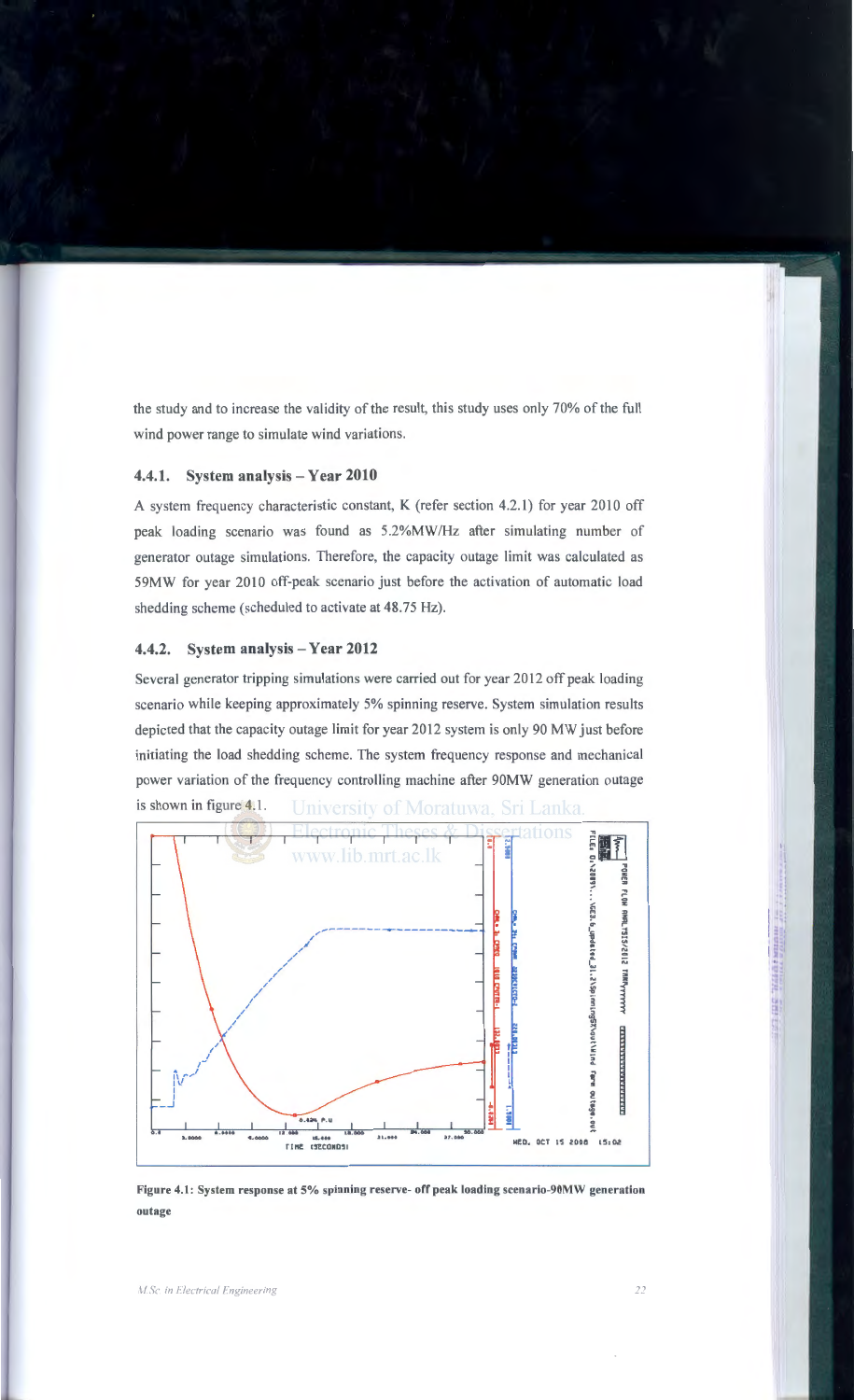Year 2012 network under off peak loading condition with 90MW wind integration was tested against wind speed variations. The applied wind speed input variation, the observed mechanical power output variation of the largest wind farm and the observed system frequency variation are shown in figure 4.2. The rate of change of mechanical power output of the largest wind farm is shown on the same graph.

Results depict that the observed frequency variation is within the allowable  $\pm 1\%$  limit.



Figure 4.2: System frequency response for wind input variations - Year 2012 at 90MW wind integration level

#### 4.4.3. System analysis- Year 2014

It has been found that the voltage fluctuation becomes the limiting factor for wind integration during year 2014. The capacity limit for voltage stability was obtained as 185MW. The voltage stability will be discussed in detail during the next chapter. Therefore this section discusses the frequency stability of the power system with 185MW wind integration.

The maximum frequency drop observed during the off peak scenario, following a sudden 185MW generation outage was only 1.6%. Year 2014 network under off peak loading condition with 185MW wind integration was tested against wind speed variations and it was found that the system frequency deviation remains within allowable  $\pm 1\%$  limit (refer figure 4.3).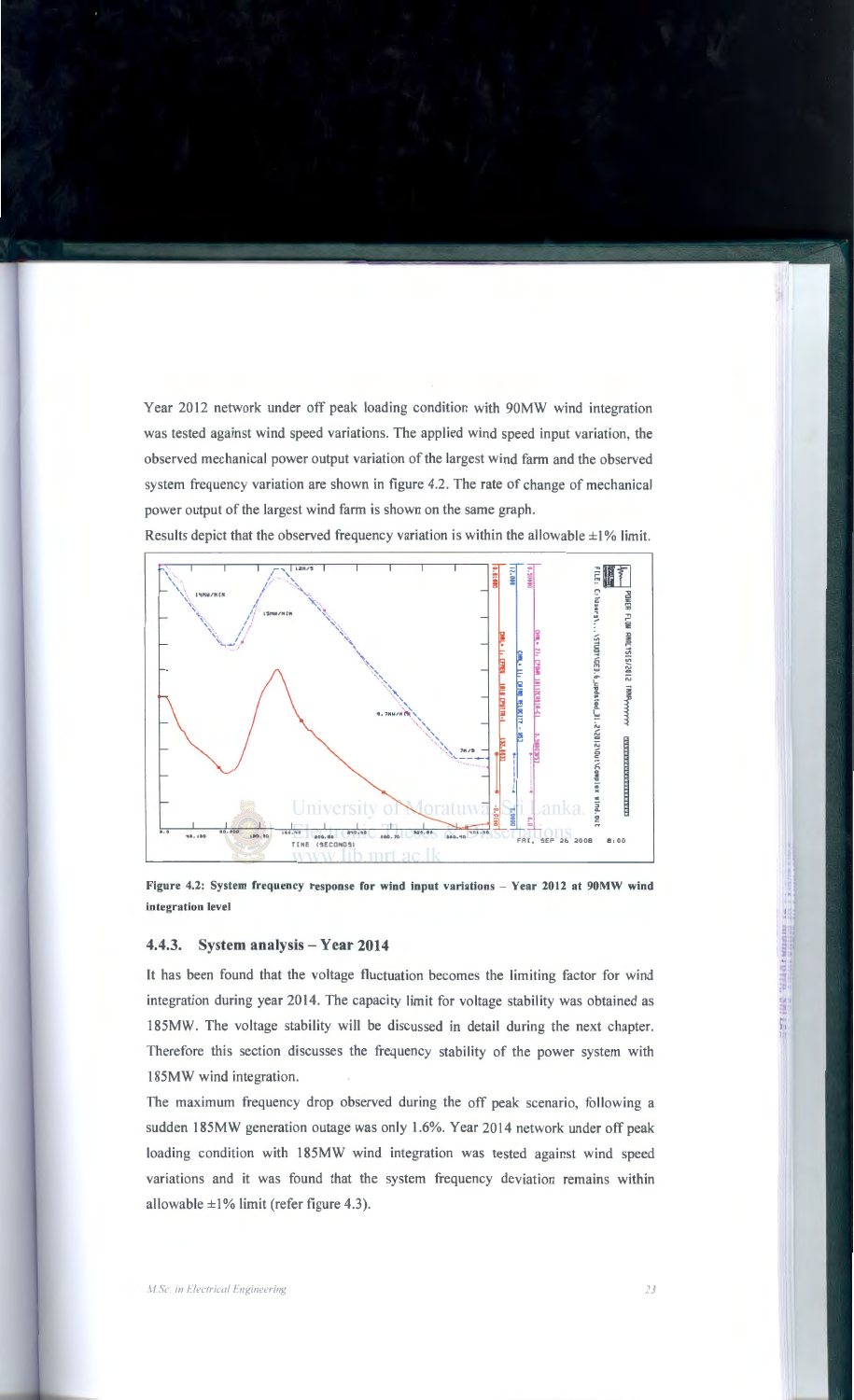

Figure 4.3: System frequency response for wind input variations- Year 2014 at 185MW wind integration level

# 4.4.4. System analysis Truversity of Moratuwa, Sri Lanka.

Frequency stability studies were carried out for year 2016 network against 220MW outage capacity. The limit 220MW was obtained from the voltage stability studies, which will be discussed in the next chapter.

The off peak frequency drop observed was only 2%, where the first load shedding is designed to be activated at 2.5% drop. Year 2016 network under off peak loading condition with 220MW wind integration was tested against wind speed variations and it was found that the system frequency deviation remains within allowable  $\pm 1\%$  limit (refer figure 4.4).